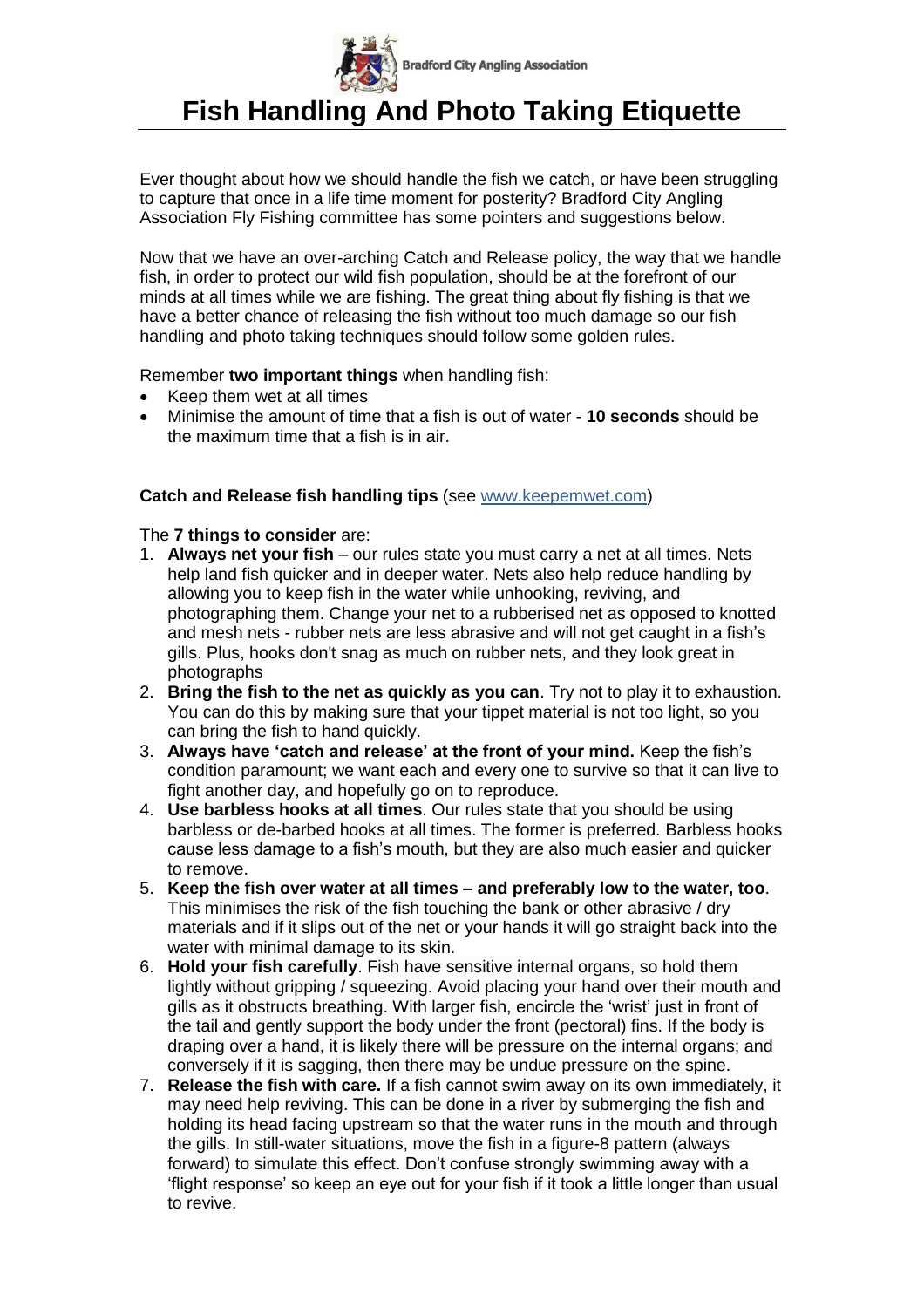

#### **How do you want to remember that fish?**

Some people take length & weight measurements and take pictures; others may take one or two of these, and for some, the memory is sufficient. It really is a personal choice.

On our Gargrave beat, we have asked members for catch returns based upon length because it is relatively simple, and we have data which will allow us to estimate the age structure, and also give us a relatively accurate estimate of weight too, derived specifically from Aire fish data.

#### **Measuring length**

Whatever you use as a gauge (a stick-on rod scale, whipping marks every 1", a draper's tape measure, marks on the landing net, etc) please measure your fish quickly and preferably without taking the fish out of water unnecessarily. You can always photograph the fish against the measure to record that special fish.

If you do not have a spring or digital balance, you can estimate its weight based on length and condition using the data derived from the Wild Trout Trust; see tables for length to weight conversion for trout and grayling of different 'condition' at the end of this document.

## **Capturing that memory of a special fish**

Irrespective of how the photo is taken, it is best to make sure your fish has recovered from being caught. To do this, let the fish rest in your net but fully submersed in water. It is important that your net is deep enough to allow you to do this. Don't be caught out with a shallow net and a large fish - it doesn't work well! Also, not every fish needs to be photographed and those that are not special should be safely released, quickly.

**Please do not take the fish out of the water and lay it on the bank or even on the bank in your net**. This will reduce the ability of the fish to recover and possibly survive.

While your fish is recovering in the net in the water, take the time to prepare for your photo. **Remember the 10 second rule and try not to break it**.

## **Taking a photo for a friend**

Get you friend to prepare for the photo. As long as the fish is in water there is no rush. You do not need to "grip" the fish as this damages internal tissue and organs and the fish will die. Try and use two hands if possible with one hand cradling the head and pectoral fins, and the other hand under the fish just in front of the tail – keeping the fish in the water until you are ready.

When ready, gently lift the fish out of the water for that magic photo. Be quick about it and then either release the fish into water that is sufficient for it to swim away or back into the net ready for release.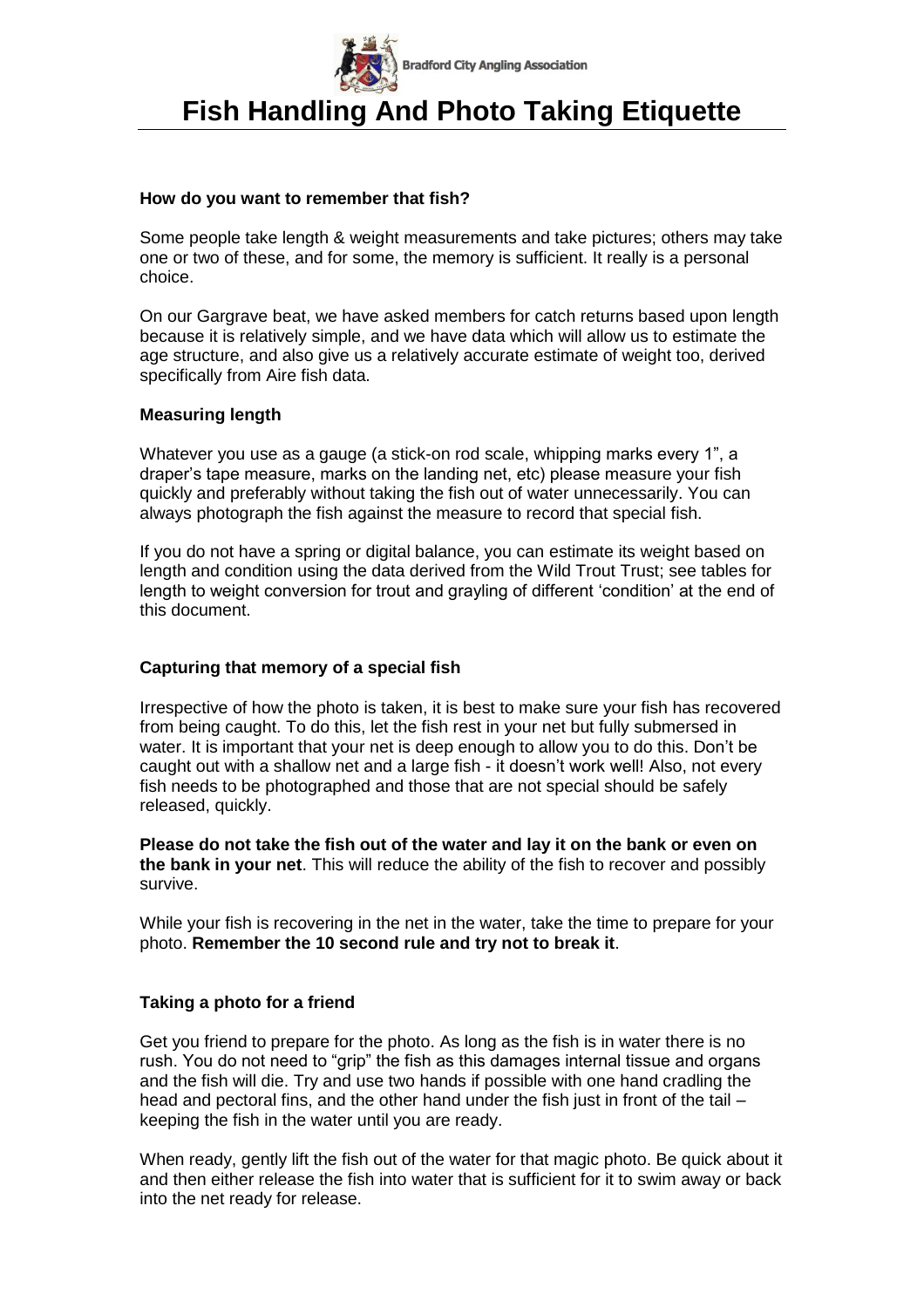

## **Solo photo taking**

The same applies for handling the fish, as above. Get prepared.

### *1. Using a timer and tripod and camera*

A good inexpensive waterproof camera will give you a better picture than a mobile phone and can be used with a mini tripod.

While the fish is in your net AND in the water, get your camera out and set it up on the tripod. Practice will tell you how far away it needs to be. Get used to using the timer so that you can follow the same approach as above.

If you have a back-pack then the camera could already be attached to the tripod with the timer set. You only need to position it and turn the camera on ready for that special shot.

## *2. Taking a 'selfie' while holding the fish and the camera*

While the fish is recovering in the net, get your camera or mobile phone out. As long as you follow the guidelines above your fish will be okay. Once you have the camera ready, gently cradle the fish with your other hand as far forward towards the heads as possible and preferably with some of the fish still supported in the water, above the net.

Once you have taken the photo, either release the fish immediately, or put it back into your net and water so that you can revive it further after you have put your mobile phone or camera aside.

## **Innovative photography**

With careful handling of the fish you can take some very interesting shots:

- Take an underwater shot with the fish out of the net ready to be released. Have the net under the fish and in the picture for balance. <http://www.uwphotographyguide.com/fish-photography>
- Point the head of the fish towards the camera. This accentuates the size of the head and gives an interesting perspective of the fish. Keep the fly in the fish to add to the photo.<http://www.grahamowengallery.com/fishing/Fishing.html>